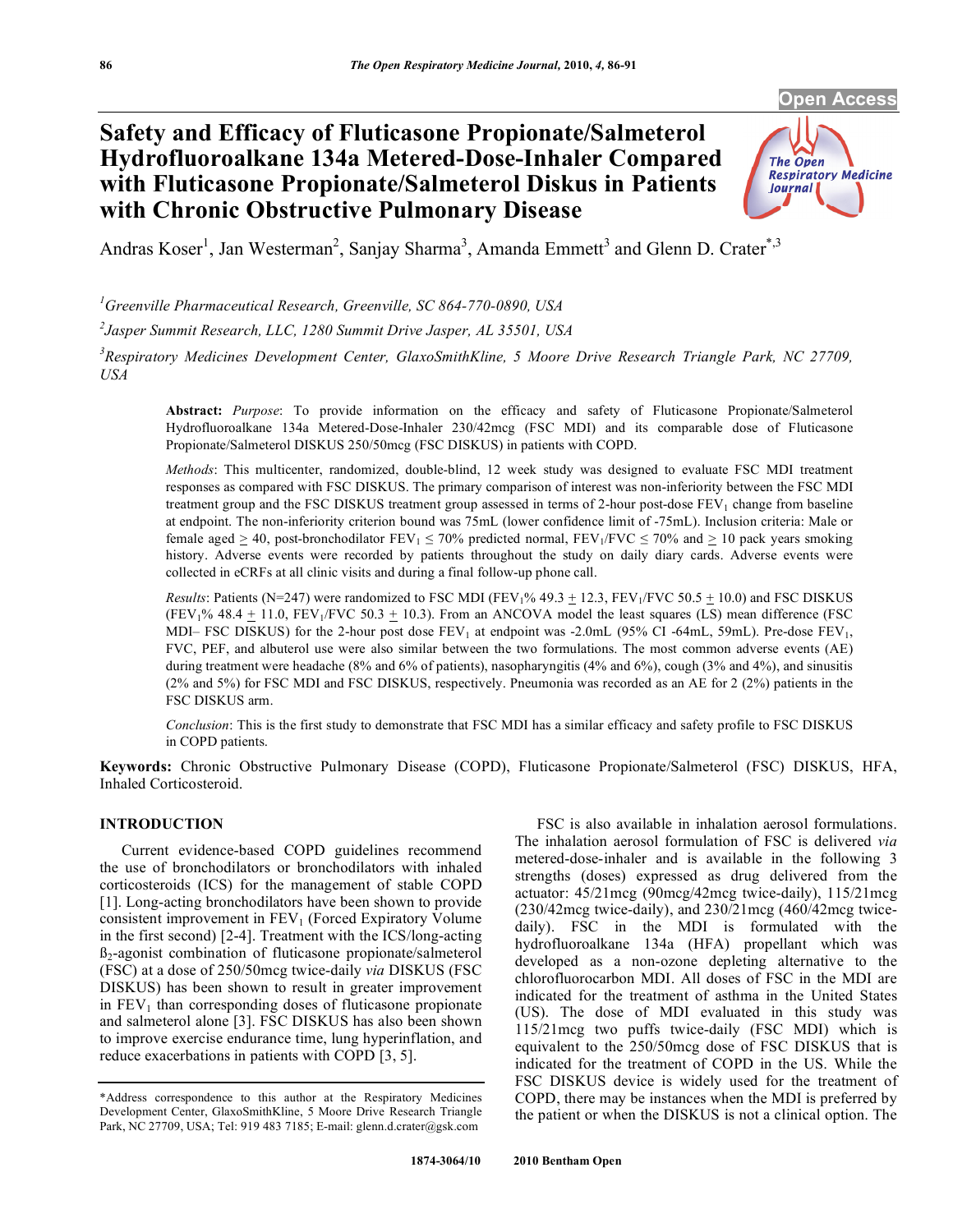MDI device may be the only option for patients with COPD that have a treacheostomy or who are intubated. Additionally, FSC DISKUS contains lactose and is contraindicated in patients with significant allergic reactions to lactose or milk protein. The purpose of this study was to provide comparative information on the efficacy and safety of the FSC MDI and FSC DISKUS in patients with COPD.

## **MATERIALS AND METHODOLOGY**

## **Patients**

 **Inclusion Criteria:** a) diagnosis of COPD; b) current or former smokers with at least a 10 pack year history; c) aged  $\geq$  40 years; d) post-bronchodilator FEV<sub>1</sub> of  $>$  0.70L and  $\leq$ 70% predicted normal (or if  $FEV_1 \le 0.70$  L, then  $\ge 40\%$  of predicted normal value), and a post-albuterol  $FEV<sub>1</sub>/FVC$ ratio of  $\leq 0.70$ .

 **Exclusion Criteria:** a) current diagnosis of asthma; b) respiratory diagnosis considered to be significant that was not related to COPD; c) a clinically significant and uncontrolled medical disorder; d) experienced a COPD exacerbation/infection that required corticosteroids and/or antibiotics that did not resolve within 30 days of visit 1; e) a COPD exacerbation that resulted in hospitalization and did not resolve within 3 months of screening; f) abnormal and clinically significant 12-lead electrocardiogram (ECG) at screening ; g) a body mass index (BMI) cut-off  $> 40 \text{kg/m}^2$ ; h) use of nocturnal positive pressure such as continuous positive airway pressure or bi-level positive airway pressure was exclusionary. For the purposes of this study, an abnormal ECG was defined as a 12-lead tracing which was interpreted as (but not limited to) myocardial ischemia, clinically significant arrhythmias or left bundle branch block.

 **Study Design:** This was a randomized, double-blind, double-dummy, parallel group study that was conducted at 16 research sites in the United States. Each site received institutional review board or ethics committee approval for the study and all patients provided written informed consent. The patients completed an 8 -14 day run-in period on only short- acting  $\beta_2$  agonists. Following run-in patients were randomized to FSC MDI twice-daily or FSC DISKUS twicedaily for a period of 3 months. Study visits were conducted at screening, day 1 (randomization), and after 4, 8, and 12 weeks of treatment. Patients were stratified based on  $FEV<sub>1</sub>$ response to albuterol  $(400\mu$ g) at screening to provide a similar distribution of albuterol-responsive and nonresponsive patients in each group. Albuterol-responsive was defined as an increase in FEV<sub>1</sub> of  $\geq$  200 mL and  $\geq$  12% from baseline. The use of concurrent inhaled long-acting bronchodilators  $(\beta_2$ -agonist and anticholinergic), ipratropium/albuterol combination products, oral  $\beta_2$ -agonist, inhaled corticosteroids, and theophylline preparations were not allowed during the run-in and double-blind treatment periods.

 **Measurements:** The primary endpoint was 2 hour postdose  $FEV<sub>1</sub>$  at endpoint. Endpoint was defined as the last 2hour post-dose  $FEV_1$  measurement obtained during the 12week treatment period. Baseline was defined as the pre-dose  $FEV<sub>1</sub>$  measure from Visit 2 (randomization). Secondary efficacy measures were AM (morning) pre-dose  $FEV<sub>1</sub>$  and AM peak expiratory flow (PEF) over weeks 1-12. Other efficacy measures were 2 hour post-dose Forced Vital Capacity (FVC), AM pre-dose FVC at endpoint and supplemental albuterol use over weeks 1-12. AM PEF measurement and supplemental albuterol use was recorded by the patient daily on diary cards. Quality of life measures were not assessed in this study.

 Safety was evaluated by recording all adverse events (AE's). Adverse events were recorded by patients throughout the study on daily diary cards. Adverse events were collected in eCRFs at all clinic visits and during a final follow-up phone call.

 A COPD exacerbation was defined as worsening of dyspnea, cough, and/or sputum beyond day-to-day variability requiring treatment with systemic (oral or parenteral); corticosteroids and/or antibiotics, and/or requiring hospitalization.

 **Statistical Analysis:** The sample size for this study was calculated to assess non-inferiority of the FSC MDI treatment response to the FSC DISKUS treatment response for the primary efficacy endpoint of 2-hour post-dose  $FEV<sub>1</sub>$ . Using 75mL as the non-inferiority criterion bound (lower confidence limit of -75mL) and a standard deviation estimate of 185mL, it was estimated that a sample size of 125 patients per treatment group would provide approximately 90% power to assess non-inferiority of FSC MDI to FSC DISKUS based on a one-sided significance level of 2.5%.

 The primary analysis population was the Intent-to-Treat (ITT) population. The ITT population included all patients who had been randomized to study drug. The per protocol population included all patients in the ITT population with no protocol deviations that may have impacted treatment response. As this study was designed to show noninferiority, analysis of the per protocol population was of importance and served as a confirmatory analysis for the primary analysis of the ITT population.

 The primary efficacy analysis was mean change from baseline in 2-hour post-dose  $FEV<sub>1</sub>$  compared between the two treatment groups at endpoint. An ANCOVA model with terms for treatment group, investigator, reversibility stratum and baseline was used to assess non-inferiority of the primary endpoint. ANCOVA models were also used to compare mean change from baseline values for the secondary and other efficacy measures. AM PEF measures and supplemental albuterol use were compared for the overall 12-week treatment period and spirometry measures were compared at endpoint. Baseline for the diary measures was determined from the 7-day period immediately prior to randomization (Visit 2) and baseline for the spirometry measures was defined as the pre-dose measure from randomization (Visit 2). Treatment group differences from the ANCOVA models were presented as least squares means and standard errors with the corresponding 95% confidence intervals. Statistical programming was performed in a UNIX environment using SAS® Version 9.1.

# **RESULTS**

 A total of 365 patients were screened of which 247 were randomized (121 to FSC MDI and 126 to FSC DISKUS). Two hundred and nine (85%) of patients completed the study (106 in FSC MDI and 103 in FSC DISKUS) (Fig. **1**). In the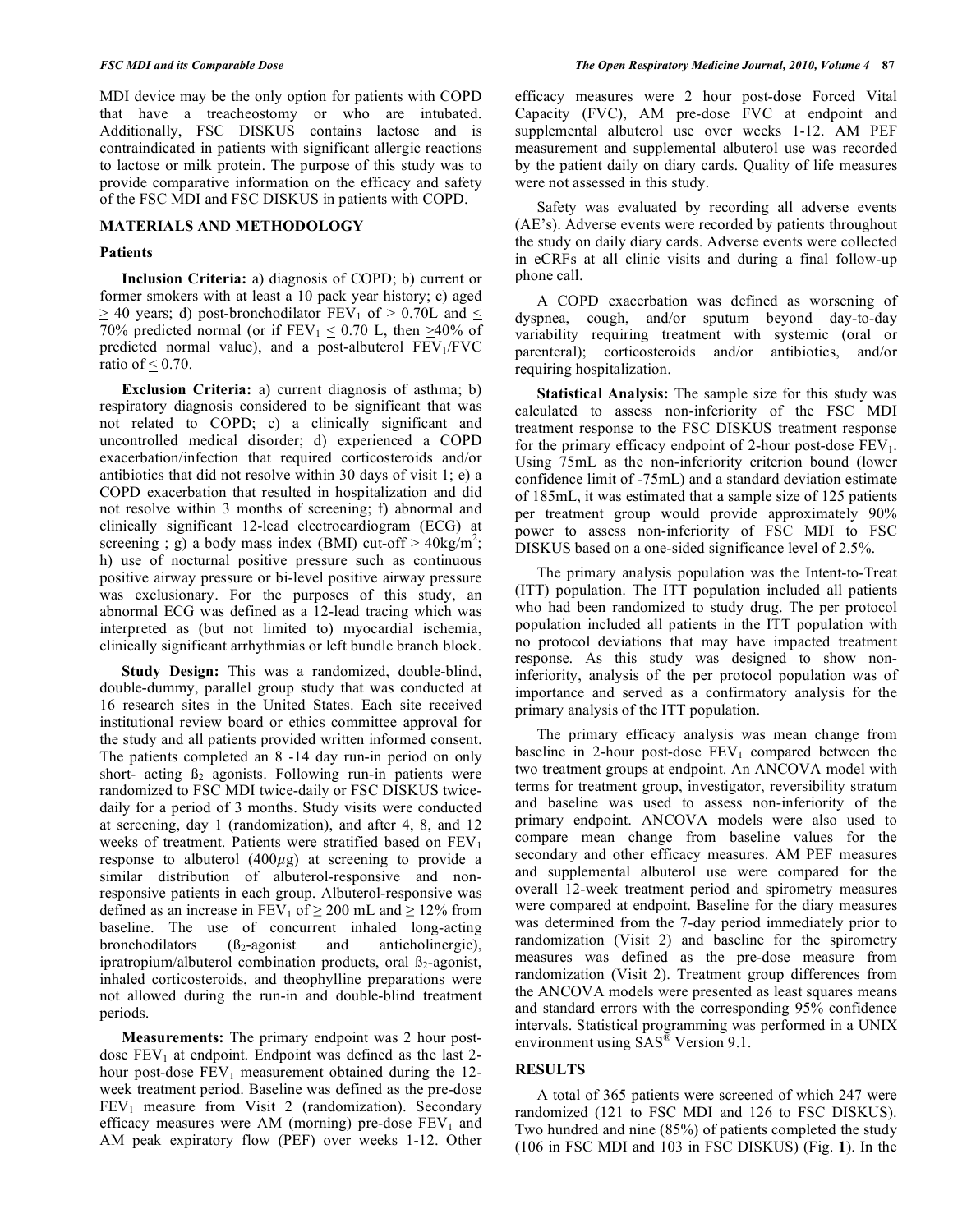

**Fig. (1).** Enrollment of patients and reasons for withdrawal.

FSC MDI group 15 (12%) of the patients were withdrawn while in the FSC DISKUS group 23 (18%) were withdrawn (Fig. **1**).

 Adverse Events accounted for the main reason for withdrawal in both treatments FSC MDI (n=5) and FSC DISKUS (n=9). Demographics and clinical characteristics are provided in Table **1**. Fifty three percent of the patients were male, with a mean age of 63 years (range 40-86 years) and a mean of 58 pack years (range 10-189 years) smoking. Mean  $(+ SD)$  post bronchodilator  $FEV<sub>1</sub>$  % predicted was 49.3% (12.3) and 48.4% (11.0) in the FSC MDI and FSC DISKUS groups, respectively.

**Primary Endpoint (2 Hour Post-Dose FEV<sub>1</sub>):** The 2 hour post-dose  $FEV_1$  at endpoint met the a priori definition of non-inferiority (-2mL LS mean difference, (-64, 59ml) 95% confidence interval and non-inferiority  $p = 0.021$ ). The mean (SE) 2 hour post-dose  $FEV_1$  for the FSC MDI group was 1289 (44) mL at baseline and 1446 (49.2) mL at endpoint. For the FSC DISKUS group the 2 hour post-dose  $FEV<sub>1</sub>$  mean (SE) was 1228 (38.6) mL at baseline and 1372 (43.8) mL at endpoint. The mean (SE) 2 hour post-dose  $FEV<sub>1</sub>$  change from baseline for the FSC MDI group was 155 (23.4) mL and 150 (21.9) mL for the FSC DISKUS arm (Fig. **2**).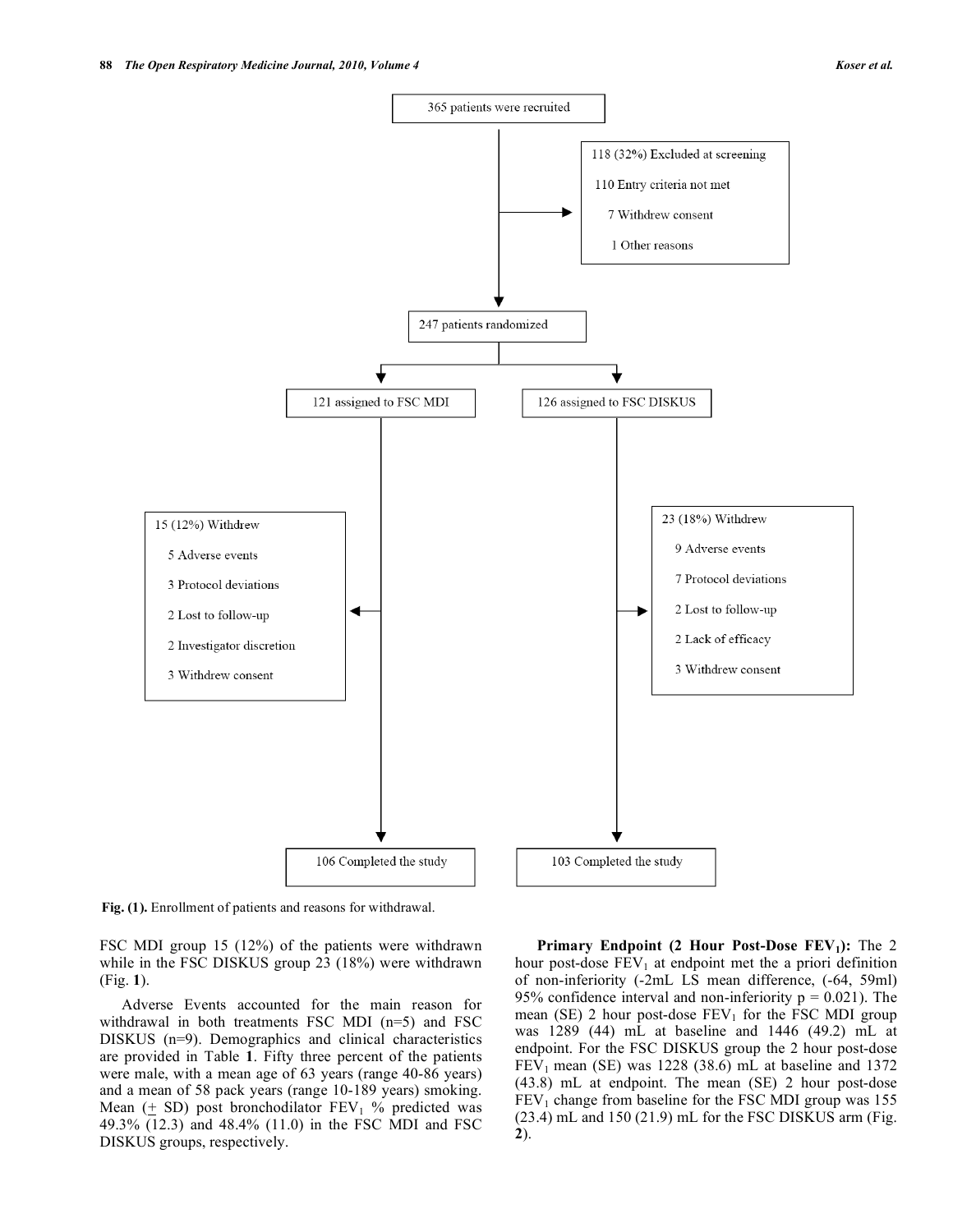**Table 1. Demography and Baseline Clinical Characteristics\*** 

|                                        | <b>FSC MDI</b><br>$(N = 121)$ | <b>FSC DISKUS</b><br>$(N = 126)$ |  |  |
|----------------------------------------|-------------------------------|----------------------------------|--|--|
| Age, yrs                               | $61.6(40-84)$                 | $63.4(45-86)$                    |  |  |
| Male, $n$ $(\%)$                       | 66 (55)                       | 66 (52)                          |  |  |
| Body Mass Index, $kg/m2$               | 27.3 (16-39)                  | 26.9 (15-40)                     |  |  |
| Current Smoker, n (%)                  | 74 (61)                       | 78 (62)                          |  |  |
| Pack Years-Smoking                     | 56.2 (14-172)                 | 60.0 (10-189)                    |  |  |
| Race, $n$ $(\%)$                       |                               |                                  |  |  |
| White                                  | 110 (91)                      | 117 (93)                         |  |  |
| African American                       | 10(8)                         | 9(7)                             |  |  |
| Other                                  | 1(1)                          | $\theta$                         |  |  |
| Lung Function, Mean $(+ SD)^{\dagger}$ |                               |                                  |  |  |
| FEV <sub>1</sub> (L)                   | 1.47(0.50)                    | 1.39(0.40)                       |  |  |
| FEV1 % Predicted                       | 49.3 (12.3)                   | 48.4 (11.0)                      |  |  |
| FEV <sub>1</sub> /FVC                  | 50.5(10.0)<br>1 tn            | 50.3 (10.3)                      |  |  |

*\**Results represent means (Range) unless otherwise indicated. † Post-bronchodilator.

 **Secondary and Other Efficacy Measures:** The AM predose mean  $FEV_1$  (SE) for the FSC MDI was 1365 mL (47.3) at endpoint. For the FSC DISKUS group the mean (SE) was 1299 (42.9) mL at endpoint. The least squares mean (SE) difference was -8 (28.9). The 2 hour post-dose FVC mean (SE) for the FSC MDI was 2630 (74.2) mL at baseline and 2825 (73.5) mL at endpoint. For the FSC DISKUS group the mean (SE) was 2486 (59.2) mL at baseline and 2720 (67.4) mL at endpoint. The least squares mean (SE) difference was -33 (49.9) mL. The AM pre-dose FVC mean (SE) for the FSC MDI was 2675 (72.1) mL at endpoint. For the FSC DISKUS group the mean (SE) was 2618 (66.3) mL at endpoint. The least squares mean (SE) difference was -74 (48.1) mL. The least squares mean (SE) difference at weeks 1-12 for supplemental albuterol use between the groups was 0.1 (0.28) puffs per day (Table **2**). The least squares mean (SE) difference at weeks 1-12 for AM PEF between the groups was 2.3 (3.55) L/min (Table **2**). Improvements in the secondary and other efficacy measures were similar for both the FSC DISKUS and FSC MDI groups. Differences between the treatment groups were not statistically significant.



**Fig. (2).** Mean change from baseline in 2-Hour post-dose FEV<sub>1</sub> (primary endpoint).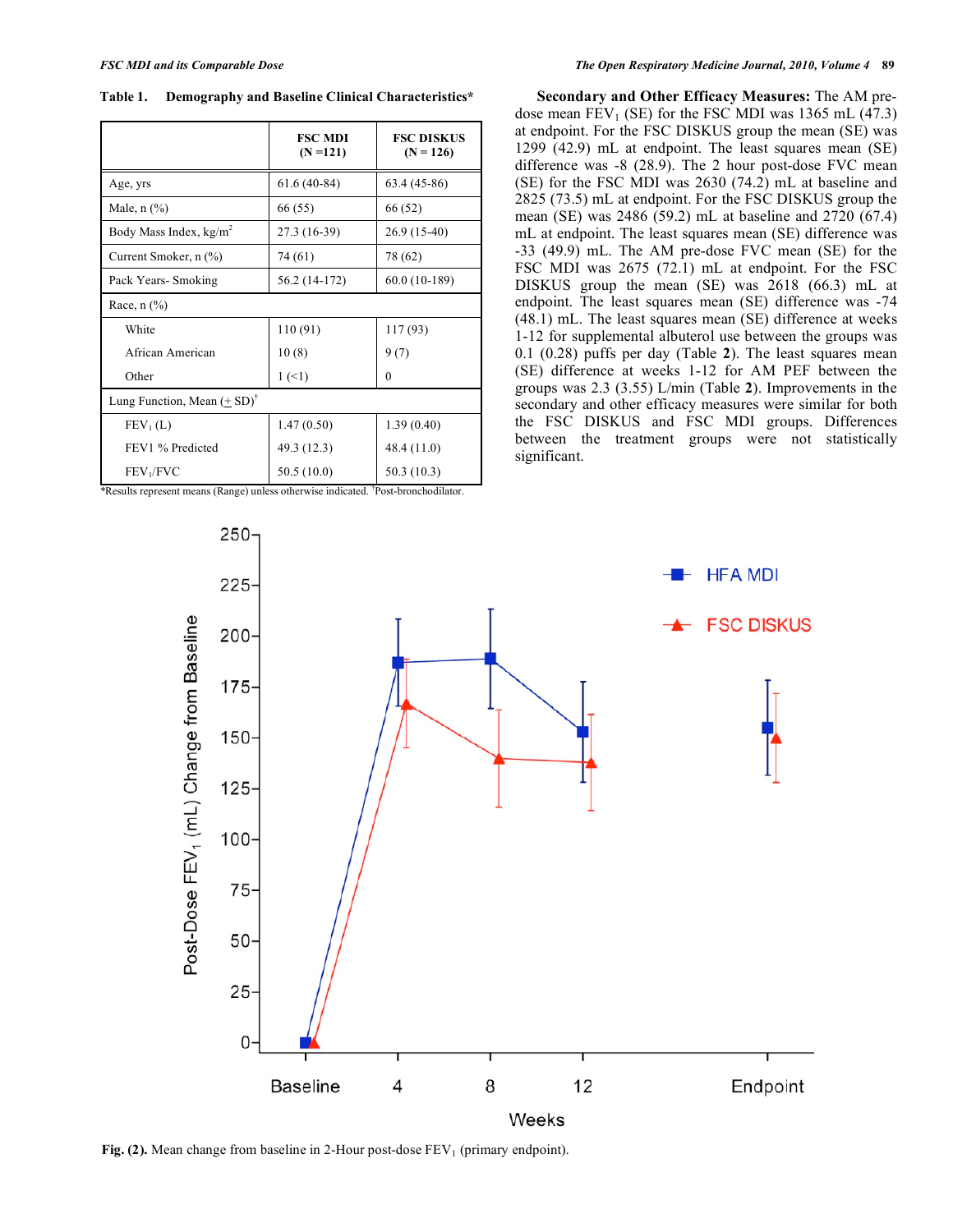**Safety:** A total of 5 (4%) and 9 (7%) patients were withdrawn from the study as a result of AE's in the FSC MDI and FSC DISKUS groups, respectively. The most common AE leading to withdrawal from the study in the FSC MDI group was worsening of COPD 3 (2%). In the FSC DISKUS group worsening of COPD 2 (2%), pneumonia 2  $(2\%)$  and bronchitis 3  $(2\%)$  were the most common AEs leading to withdrawal from the study. All other AE's leading to withdrawal occurred <1%. In the FSC MDI 45%, and 47% in the FSC DISKUS group reported any AE during treatment (Table **3**). Candidiasis was reported by 1 (<1%) patient in the FSC MDI treatment group and by 3 (2%) patients in the FSC DISKUS treatment group. COPD exacerbations were reported for 10 (8%) patients in the FSC MDI group and 16 (13%) patients in the FSC DISKUS group. The frequency of AE's which occurred in  $> 2\%$  of patients in any group during treatment is provided in Table **3**.

**Table 2. Supplemental Albuterol Use and AM Peak Expiratory Flow at Baseline and Weeks 1-12** 

|                                          | <b>FSC MDI</b><br>$(N = 121)$ | <b>FSC DISKUS</b><br>$(N = 126)$ |  |  |
|------------------------------------------|-------------------------------|----------------------------------|--|--|
| Albuterol Use, (puffs/day) Mean (SE)     |                               |                                  |  |  |
| Baseline                                 | 4.4(0.38)                     | 4.4(0.34)                        |  |  |
| Weeks 1-12                               | 2.4(0.29)                     | 2.3(0.27)                        |  |  |
| LSM difference                           | 0.1(0.28)                     |                                  |  |  |
| AM Peak expiratory flow, L/min Mean (SE) |                               |                                  |  |  |
| Baseline                                 | 200.6(7.14)                   | 201.0(6.20)                      |  |  |
| Weeks $(1-12)$ $(1-12)$                  | 222.7(8.10)                   | 218.0 (6.85)                     |  |  |
| LSM difference                           | 2.3(3.55)                     |                                  |  |  |

| <b>Summary of Adverse Events</b> | Table 3. |  |  |  |
|----------------------------------|----------|--|--|--|
|----------------------------------|----------|--|--|--|

|                                                                              | <b>FSC MDI</b><br>$(N=121)$ | <b>FSC DISKUS</b><br>$(N = 126)$ |  |  |
|------------------------------------------------------------------------------|-----------------------------|----------------------------------|--|--|
| AE's occurring in $>2\%$ of patients in<br>any group during treatment, n (%) | 54 (45)                     | 59 (47)                          |  |  |
| Any event                                                                    | 54 (45)                     | 59 (47)                          |  |  |
| Headache                                                                     | 10(8)                       | 8 (6)                            |  |  |
| Nasopharyngtis                                                               | 5(4)                        | 8 (6)                            |  |  |
| Cough                                                                        | 4(3)                        | 5(4)                             |  |  |
| Sinusitis                                                                    | 3(2)                        | 6(5)                             |  |  |
| Oropharyngeal pain                                                           | 5(4)                        | 2(2)                             |  |  |
| Other AE's of interest, $n$ (%)                                              |                             |                                  |  |  |
| Pneumonia                                                                    | $\theta$                    | 2(2)                             |  |  |
| Eye disorders <sup><math>\dagger</math></sup>                                | $\theta$                    | $\Omega$                         |  |  |
| Bone disorders <sup>††</sup>                                                 | 1(1)                        | $1(-1)$                          |  |  |
| Death                                                                        | $\Omega$                    | $\Omega$                         |  |  |

† Cataracts and glaucoma.

††Foot fracture.

# **DISCUSSION**

 Although previous randomized clinical trials (RCT) have demonstrated the safety and efficacy of the FSC DISKUS in COPD patients [3, 5-8], this is the first RCT to evaluate the safety and efficacy of FSC in inhalation aerosol formulation delivered *via* MDI in patients with COPD. Other studies [9- 11] have explored the efficacy and safety of these different formulations in asthma and were able to demonstrate that efficacy and safety were comparable.

 Similarly, we found that FSC delivered *via* an MDI was as effective (non-inferiority) as when delivered *via* a dry powder in the DISKUS based on the primary endpoint of 2 hour post-dose  $FEV<sub>1</sub>$ . Other measures of lung function (FVC) and PEF both pre-dose and post-dose) were also similar, suggesting that the different formulations have similar efficacy when used in a clinical trial setting.

 With regards to safety, the incidence of adverse events, exacerbations, and pneumonia were similar for the two formulations. There were very few events in the study overall, a not unexpected finding given the small study size and the length of the trial. As in many COPD trials, headache and upper respiratory complaints were reported most commonly. Topical steroid adverse events were infrequent and did not occur at a frequency >2% in our trial, again not surprising in a trial of this size where patients were instructed on how to use both devices at the start of the trial. However, this trial was not designed to detect small differences in adverse events, so no definitive conclusions can be drawn from this data. Finally, no spacer devices were used in this trial and this may also have an effect on topical steroid side effects such as thrush and dysphonia.

 Demonstrating efficacy can be influenced by compliance as well as handling of the drug delivery device. Several studies have compared the compliance and handling of the DISKUS and the MDI [12-15]. Khassawneh *et al*. in a prospective observational analysis evaluated handling of inhaler devices in pulmonary clinics and reported that the DISKUS had the lowest rate of incorrect handling while the MDI had the highest rate of incorrect handling [13]. We did not measure handling of MDI or Diskus, but the patients in our study did receive instructions on how to use their devices at each visit.

 There are several limitations of this study. The primary limitation was the size and duration of the trial. This first study of the MDI formulation in COPD was designed to look for differences in effects on lung function between the active ingredients (fluticasone propionate and salmeterol) delivered *via* a dry powder formulation in the DISKUS and a liquid formulation in the MDI. A larger trial of longer duration may have demonstrated differences in other efficacy endpoints beyond lung function (e.g. exacerbations, dyspnea and quality of life) and in adverse events and safety endpoints. In addition, in this clinical trial setting, patients were instructed on how to use their devices at each study visit. This is unlikely to occur in a typical practice setting, so ease of use of the device and its impact on patient compliance which may affect efficacy must also be taken into account.

 Finally, there has been speculation that particle size emitted from the device may affect the efficacy of a drug. In